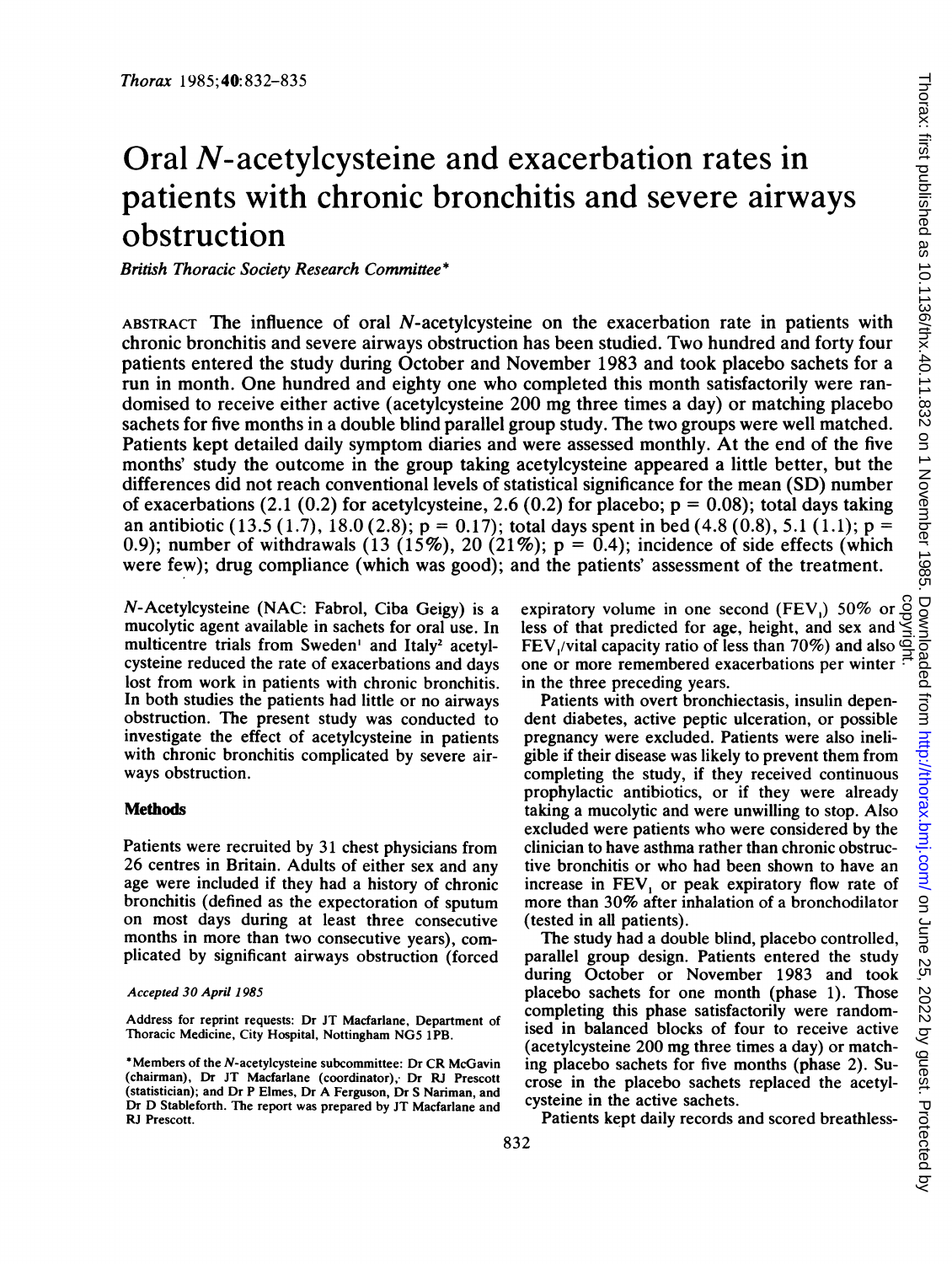Table 1 Details of patients admitted to the acetylcysteine (NAC) study and placebo

| Total number of patients entering phase 1 244                                                                                                                                            |             |                            |
|------------------------------------------------------------------------------------------------------------------------------------------------------------------------------------------|-------------|----------------------------|
| Withdrawals in phase 1<br>Ineligible for study<br>Side effects while taking placebo<br>Nausea, vomiting<br>Non-specific, malaise<br>Unpleasant taste<br>Diarrhoea<br>Lack of cooperation | 12<br>15    | $8^{*}_{5}$<br>$2^{*}_{1}$ |
| Too ill<br>Death                                                                                                                                                                         | 6<br>9<br>2 |                            |
| Total withdrawn in phase 1                                                                                                                                                               | 44          |                            |
| Number randomised in phase 2                                                                                                                                                             | NAC<br>100  | Placebo<br>100             |
| Found to be ineligible by trial<br>coordinator                                                                                                                                           | 10          | 4                          |
| Lost through administrative error<br>Number of evaluable patients                                                                                                                        | 5<br>85     | 0<br>96                    |
| Treatment not completed<br>(see table $3$ )                                                                                                                                              | 13          | 20                         |
| <b>Treatment completed</b>                                                                                                                                                               | 72          | 76                         |

\*One patient reported two side effects.

ness, sputum appearance and volume, cough and difficulty in expectoration, days in bed or in hospital, and changes in treatment including antibiotics.

Patients were seen monthly by the clinician and a record was made of the number of exacerbations, number of days taking an antibiotic or staying in bed because of their chest, unwanted side effects, changes in smoking habits, and drug compliance (the remaining sachets were counted). The clinician assessed the number of exacerbations in the preceding month by interviewing the patient and inspecting the diary card. An exacerbation was defined as <sup>a</sup> new or deteriorating cough with increased sputum purulence lasting for at least 48 hours plus at least one of the following: general malaise, any recorded fever greater than 38°C, increased breathlessness, increased sputum volume or thickness, increased difficulty in expectoration. The FEV, and vital capacity (VC) were measured on each visit. At the end of the study the patients made an overall assessment of their condition during the study period, using a five point scale.

# STATISTICAL METHODS

In the comparison of the two treatment groups,  $t$ tests were used to compare mean values when the variable conformed reasonably to a normal distribution (FEV<sub>1</sub>, VC) but the non-parametric permutation  $t$  test<sup>3</sup> was used for other variables (number of exacerbations, days in bed, (or days taking an antibiotic). The data in table 6 were analysed by means of <sup>a</sup> test for trend in proportions.4 Two tailed tests of significance were applied throughout.

We present results for those patients satisfying the criteria for entry into the trial who were not withdrawn from the randomised treatment. Separate analyses, however, were also carried out, firstly to include the available data from withdrawn patients, and secondly to include available data from "ineligible" patients. In no instance did these additional analyses produce more than a marginal change in the levels of significance obtained. Similar results were also obtained when analysis was restricted to patients showing good compliance.

### **Results**

Two hundred and forty four patient entered phase <sup>1</sup> of the study. Forty four patients did not proceed to phase 2 for the reasons given in table <sup>1</sup> (although 20 of these were allocated trial numbers in error). Fourteen patients were found to be ineligible by the trial co-ordinator after randomisation. Five patients (from different centres) were randomised but were subsequently untraceable. Thus there were 181 patients successfully randomised, 85 receiving acetylcysteine and 96 placebo. The features of these patients are shown in table 2. The groups formed by randomisation were broadly similar, although there was a tendency for more exacerbations to have occurred in the run in month in those subsequently randomised to receive placebo. The placebo group had a higher proportion of patients who had been admitted to

Table 2 Comparison of acetylcysteine (NAC) and placebo groups at randomisation

|                                               | NAC<br>$(n = 85)$ | Placebo<br>$(n = 96)$ |
|-----------------------------------------------|-------------------|-----------------------|
| Sex: No (%) of males                          | 75 (88%)          | 80 (83%)              |
| Mean $(SD)(y)$                                | 64.3 (7.3)        | 62.6(7.9)             |
| Mean $(SD)$ duration of bronchitis $(y)$      | 15.0(9.7)         | 17.2 (12.4)           |
| No (%) in smoking category:                   |                   |                       |
| Current smoker                                | 24 (28)           | 25 (26)               |
| $Ex\text{-smoker} \leq 6$ m                   | 3(4)              | 8 (8)                 |
| $Ex\text{-smoker} > 6$ m                      | 58 (68)           | 61 (64)               |
| Never smoked                                  | 0(0)              | 2(2)                  |
| Mean (SD) No of exacerbations <sup>*</sup> in |                   |                       |
| previous winter                               | 3.0(1.5)          | 3.3(1.8)              |
| No (%) of hospital admissions                 |                   |                       |
| previous year                                 |                   |                       |
|                                               | 71 (84)           | 74 (77)               |
|                                               | 7 (8)             | 20(21)                |
| 2+                                            | (8)               | 1 (1)                 |
| Not recorded                                  | 0 (0)             | 1(1)                  |
| No (%) having following drugs:                |                   |                       |
| Bronchodilator                                | 78 (92)           | 89 (93)               |
| Diuretic or digoxin (or both)                 | 23 (27)           | 28 (29)               |
| Inhaled steroid                               | 19 (22)           | 27 (28)               |
| Oral steroid                                  | 13 (15)           | 6 (6)                 |
| Mean (SD) $FEV_1(1)$                          | 0.82(0.35)        | 0.89(0.37)            |
| $FEV1$ (% predicted)                          | 29                | 31                    |
| Mean (SD) VC (1)                              | 1.94 (0.67)       | 1.97(0.71)            |
| VC (% predicted)                              | 51                | 53                    |
| No (%) having one or more                     |                   |                       |
| exacerbation in phase 1                       | 25 (29)           | 40 (42)               |

\*Remembered by patient.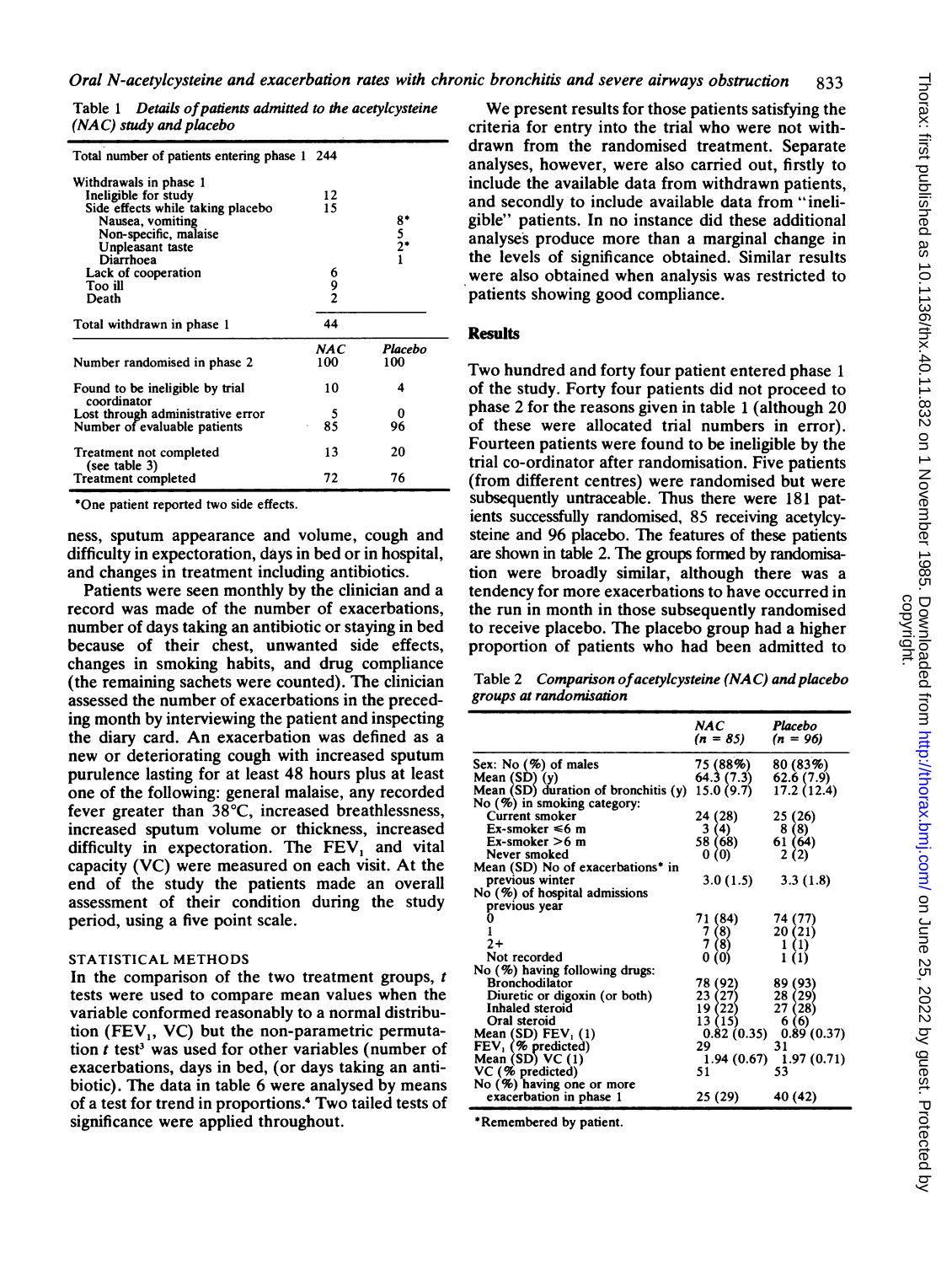| acetylcysteine (NAC) trial         |                   |                       |  |
|------------------------------------|-------------------|-----------------------|--|
|                                    | NAC<br>$(n = 85)$ | Placebo<br>$(n = 96)$ |  |
| Lack of co-operation               |                   |                       |  |
| Side effects (nausea and vomiting) |                   |                       |  |
| Too ill (chest illness)            |                   |                       |  |
| Too ill (other illness)            |                   |                       |  |
| Death (chest illness)              |                   |                       |  |
| Death (other, not known)           |                   |                       |  |
| Not known                          |                   |                       |  |
| Total number withdrawn             | 13 (15%)          | 20 (21%)              |  |

Table 3 Reasons for withdrawal from phase 2 of

Table 4 Side effects in 181 evaluable patients entering phase  $2$  of the acetylcysteine (NAC) trial

|                                                                                                             | NAC<br>$(n = 85)$<br>No (%) | Placebo<br>(n = 96)<br>No (%) |
|-------------------------------------------------------------------------------------------------------------|-----------------------------|-------------------------------|
| Nausea, vomiting<br>Indigestion, abdominal pain<br>Change of bowel habit<br>Weight gain<br>Unpleasant taste | 8<br>4<br>5                 |                               |
| Total number of patients<br>reporting side effects                                                          | 16 (19)                     | 15 (16)                       |

hospital in the previous year, whereas the acetylcysteine group contained more patients with two or more hospital admissions. Rather more patients in the acetylcysteine group were taking oral steroids, and fewer used inhaled steroids.

Of the 181 patients, 72 (85%) completed five months' treatment with acetylcysteine and 76 (79%) completed five months of placebo, this difference not being significant. Reasons for withdrawal from the randomised treatment are given in table 3, and showed no significant difference between the treatment groups. Timing of withdrawals was similar in the two groups. Sachet counts showed satisfactory compliance in both groups, 78% of patients taking more than 90% and only 5% taking less than three

Table 6 Assessment of changes in condition during the acetylcysteine (NAC) study by the patients themselves (those completing phase 2)

|                                                                                                                            | NAC<br>$(n = 72)$<br>No (%) | Placebo<br>$(n = 76)$<br>No $(\%)$ |
|----------------------------------------------------------------------------------------------------------------------------|-----------------------------|------------------------------------|
| Much worse than usual<br>Worse than usual<br>Same as usual<br>Better than usual<br>Much better than usual<br>No assessment |                             | 25<br>30                           |

 $x^2$  trend = 0.3; p = 0.6.

quarters.

Side effects were not a major problem in phase 2. Only three patients withdrew for this reason (one with acetylcysteine, two with placebo) table 4 shows that the reported side effects, which were mainly gastrointestinal, were similar in the two treatment groups.

The progress of the 148 patients who completed phase 2 is summarised in table 5. Throughout the study there was little change in FEV, or VC from baseline levels. The mean number of days in bed was similar in the two groups, and although the mean number of days of antibiotic treatment was higher in the placebo group this difference is due mainly to three patients in the placebo group who received large amounts of antibiotics. The difference of one  $\beta$ half an exacerbation in the number of exacerbations fails to achieve conventional levels of significance ( $p\bar{\phi}$  $= 0.08$ ). The approximate 95% confidence limits for  $\frac{1}{10}$ the reduction of exacerbations per patient in the acetylcysteine group are  $-0.05$  to  $+1.20$ . The placebo group had experienced slightly more exacerbations in phase 1, when both groups were receiving placebo. After stratification of the data according to whether or not there had been an exacerbation in phase 1, the level of significance for

Table 5 Progress of 148 patients who completed the acetylcysteine (NAC) trial

|                                                                    |           | <b>NAC</b>      | Placebo                                     | p    |  |
|--------------------------------------------------------------------|-----------|-----------------|---------------------------------------------|------|--|
|                                                                    |           | $(n = 72)$      | $(n = 76)$                                  |      |  |
| Number of exacerbations                                            |           | 11              | 8                                           |      |  |
|                                                                    |           | 21              | 20                                          |      |  |
|                                                                    |           | 16              | 16                                          |      |  |
|                                                                    |           | 11              |                                             |      |  |
|                                                                    |           | 13              | $\frac{11}{21}$                             |      |  |
| Mean (SE) exacerbation rate per                                    |           |                 |                                             |      |  |
| patient                                                            |           | 2.1(0.2)        | 2.6(0.2)                                    | 0.08 |  |
| Total days in bed                                                  | 0         | 34              | 44                                          |      |  |
|                                                                    | $1 - 7$   | 19              |                                             |      |  |
|                                                                    | $8 - 14$  | 13              |                                             |      |  |
|                                                                    | $\geq 15$ | 6               | $\begin{array}{c} 18 \\ 6 \\ 8 \end{array}$ |      |  |
| Mean (SE) No of days in bed<br>Total No of days taking antibiotics |           | 4.8(0.8)        | 5.1(1.1)                                    | 0.9  |  |
| for chest problem                                                  | 0         |                 |                                             |      |  |
|                                                                    | $1 - 20$  | $\frac{20}{37}$ | $\frac{21}{32}$<br>23                       |      |  |
|                                                                    | $\geq 21$ | 15              |                                             |      |  |
| Mean (SE) No of days on an antibiotic                              |           | 13.5 (1.7)      | 18.0(2.8)                                   | 0.17 |  |
| Mean $(SE)$ change in $FEV1$ (ml)                                  |           | $-32(36)$       | $-42(32)$                                   | 0.9  |  |
| Mean (SE) change in VC (ml)                                        |           | $-56(60)$       | $-82(45)$                                   | 0.6  |  |